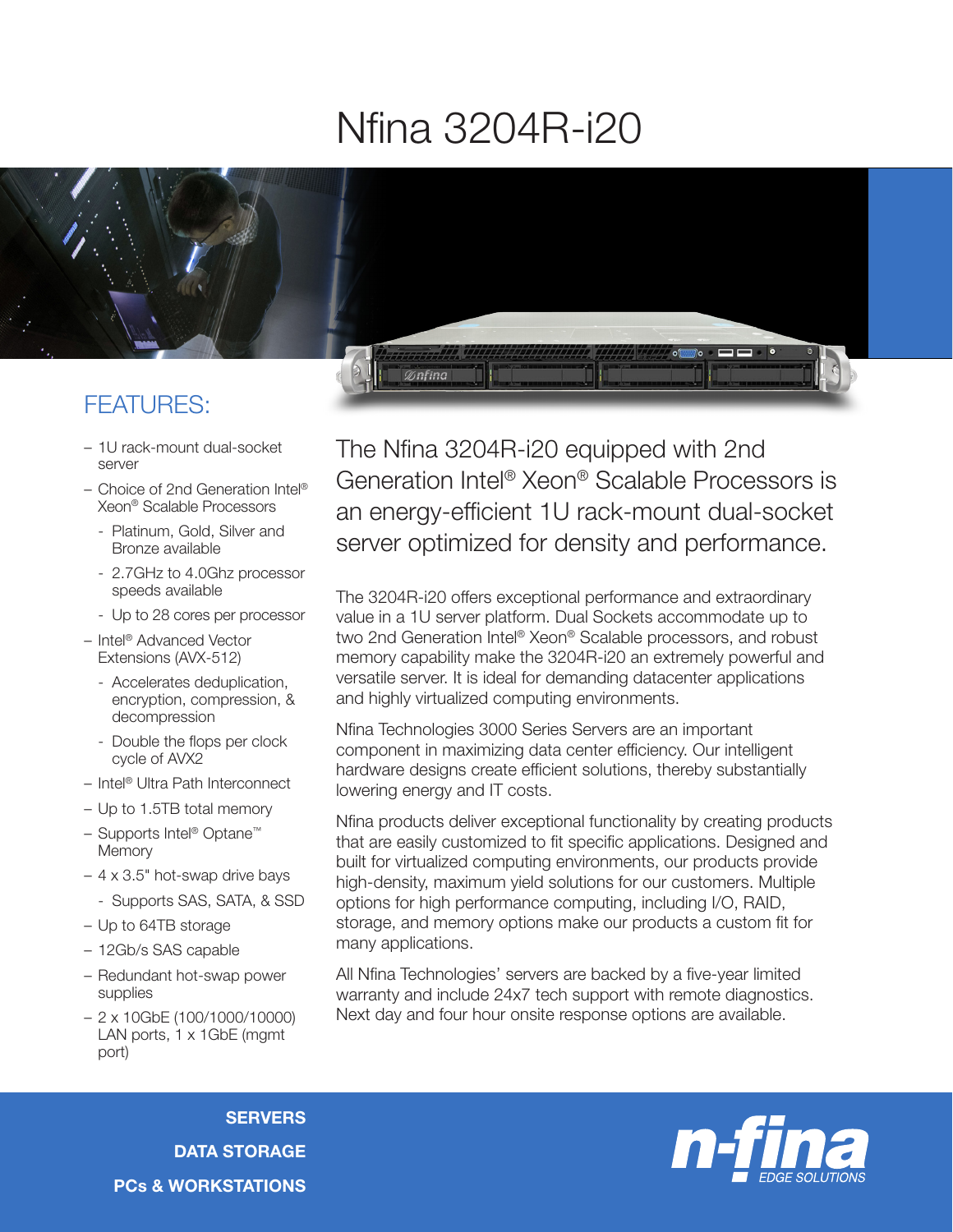## NFINA 3204R-i20

| <b>SPECIFICATIONS</b>        |                                                                                                                                                                                                                                                                                          |
|------------------------------|------------------------------------------------------------------------------------------------------------------------------------------------------------------------------------------------------------------------------------------------------------------------------------------|
| Form Factor                  | 1U rack-mount, 1.72" x 16.93" x 27.95"                                                                                                                                                                                                                                                   |
| <b>Operating Temperature</b> | 10°C to 35°C (50°F to 95°F)                                                                                                                                                                                                                                                              |
| Processor                    | 2nd Generation Intel <sup>®</sup> Xeon® Scalable Processors, up to 28 cores each                                                                                                                                                                                                         |
| Processor Speed              | 2.7GHz to 4.0GHz                                                                                                                                                                                                                                                                         |
| Socket                       | Dual Socket P                                                                                                                                                                                                                                                                            |
| Memory                       | 24 DIMM slots, DDR4 ECC 2933 MHz<br>1.5TB Memory capacity<br>Intel <sup>®</sup> Optane <sup>™</sup> DC Memory supported                                                                                                                                                                  |
| Storage                      | 4 x 3.5" of 2.5" hot-swap SSD and HDD drive bays<br>2 x internal M.2 NVMe/SSDs (2280), PCle® or SATA (optional)                                                                                                                                                                          |
| Maximum Storage              | Up to 64TB, depending on drive type                                                                                                                                                                                                                                                      |
| Software RAID                | 0, 1, 10, optional 5                                                                                                                                                                                                                                                                     |
| Hardware RAID                | Hardware RAID (optional)                                                                                                                                                                                                                                                                 |
| Input Voltage                | 100-127V @ 10A, 50/60 Hz<br>200-240V @ 6A, 50/60 Hz                                                                                                                                                                                                                                      |
| Power Supply                 | Redundant hot-swap 1100W AC                                                                                                                                                                                                                                                              |
| Remote Management            | IPMI 2.0, KVM over HTML5, included                                                                                                                                                                                                                                                       |
| <b>TPM</b>                   | Version 2.0, optional                                                                                                                                                                                                                                                                    |
| Software Certifications      | VMware® ESXi™ 6.0/6.5/7.0 w/ VM Direct Path I/O, SR-IOV, Fault Tolerant                                                                                                                                                                                                                  |
| OS Supported                 | Microsoft <sup>®</sup> Windows Server® 2016, 2019, Windows® 10 Pro/Enterprise,<br>VMware® ESXi <sup>™</sup> 6.0, 6.5, 6.7, 7.0, Open-E® JovianDSS™ & DSS7, Red Hat® RHEL<br>5,6,7x, SUSE® SLES 11,12, 15, Ubuntu 14,15,16,17, CentOS™ 6,7, XenServer®<br>6.5-7.6, more options available |
| Certifications               | NRTL Nemko (US, Canada), CE (Europe), RCM (Australia/NZ), GS (Germany),<br>FCC (US), ICES-3(A) (Canada), KC (Korea), Ukraine Certification, BSMI (Taiwan),<br>EAC (Russia), VCCI-A (Japan), RoHS EVPU 20 (China), MIC (Vietnam)                                                          |
| Warranty                     | 5 years                                                                                                                                                                                                                                                                                  |